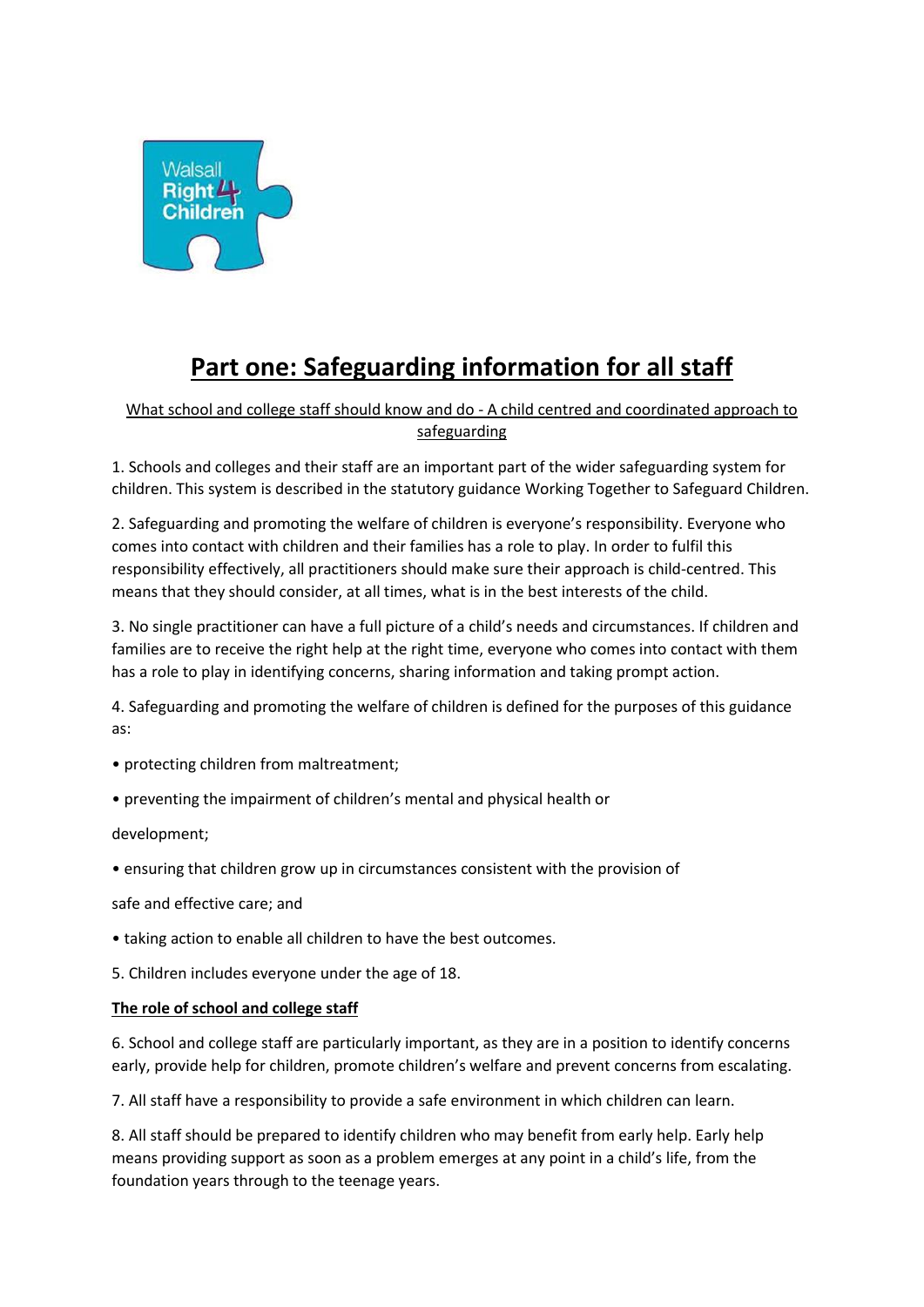9. Any staff member who has any concerns about a child's welfare should follow the processes set out in paragraphs 55-70 (below). Staff should expect to support social workers and other agencies following any referral.

10. Every school and college should have a designated safeguarding lead who will provide support to staff to carry out their safeguarding duties and who will liaise closely with other services such as children's social care.

11. The designated safeguarding lead (and any deputies) are most likely to have a complete safeguarding picture and be the most appropriate person to advise on the response to safeguarding concerns.

12. The Teachers' Standards 2012 state that teachers (which includes headteachers) should safeguard children's wellbeing and maintain public trust in the teaching profession as part of their professional duties.

## **What school and college staff need to know**

13. All staff should be aware of systems within their school or college which support safeguarding and these should be explained to them as part of staff induction. This should include the:

• child protection policy, which should amongst other things also include the policy and procedures to deal with peer on peer abuse;

• behaviour policy (which should include measures to prevent bullying, including cyberbullying, prejudice-based and discriminatory bullying);6

- staff behaviour policy (sometimes called a code of conduct);
- safeguarding response to children who go missing from education; and

• role of the designated safeguarding lead (including the identity of the designated safeguarding lead and any deputies).

14. All staff should receive appropriate safeguarding and child protection training (including online safety) at induction. The training should be regularly updated. In addition, all staff should receive safeguarding and child protection (including online safety) updates (for example, via email, ebulletins and staff meetings), as required, and at least annually, to provide them with relevant skills and knowledge to safeguard children effectively.

15. All staff should be aware of their local early help7 process and understand their role in it.

16. All staff should be aware of the process for making referrals to children's social care and for statutory assessments under the Children Act 1989, especially section 17 (children in need) and section 47 (a child suffering, or likely to suffer, significant harm) that may follow a referral, along with the role they might be expected to play in such assessments.

17. All staff should know what to do if a child tells them he/she is being abused, exploited or neglected. Staff should know how to manage the requirement to maintain an appropriate level of confidentiality. This means only involving those who need to be involved, such as the designated safeguarding lead (or a deputy) and children's social care. Staff should never promise a child that they will not tell anyone about a report of any form of abuse, as this may ultimately not be in the best interests of the child.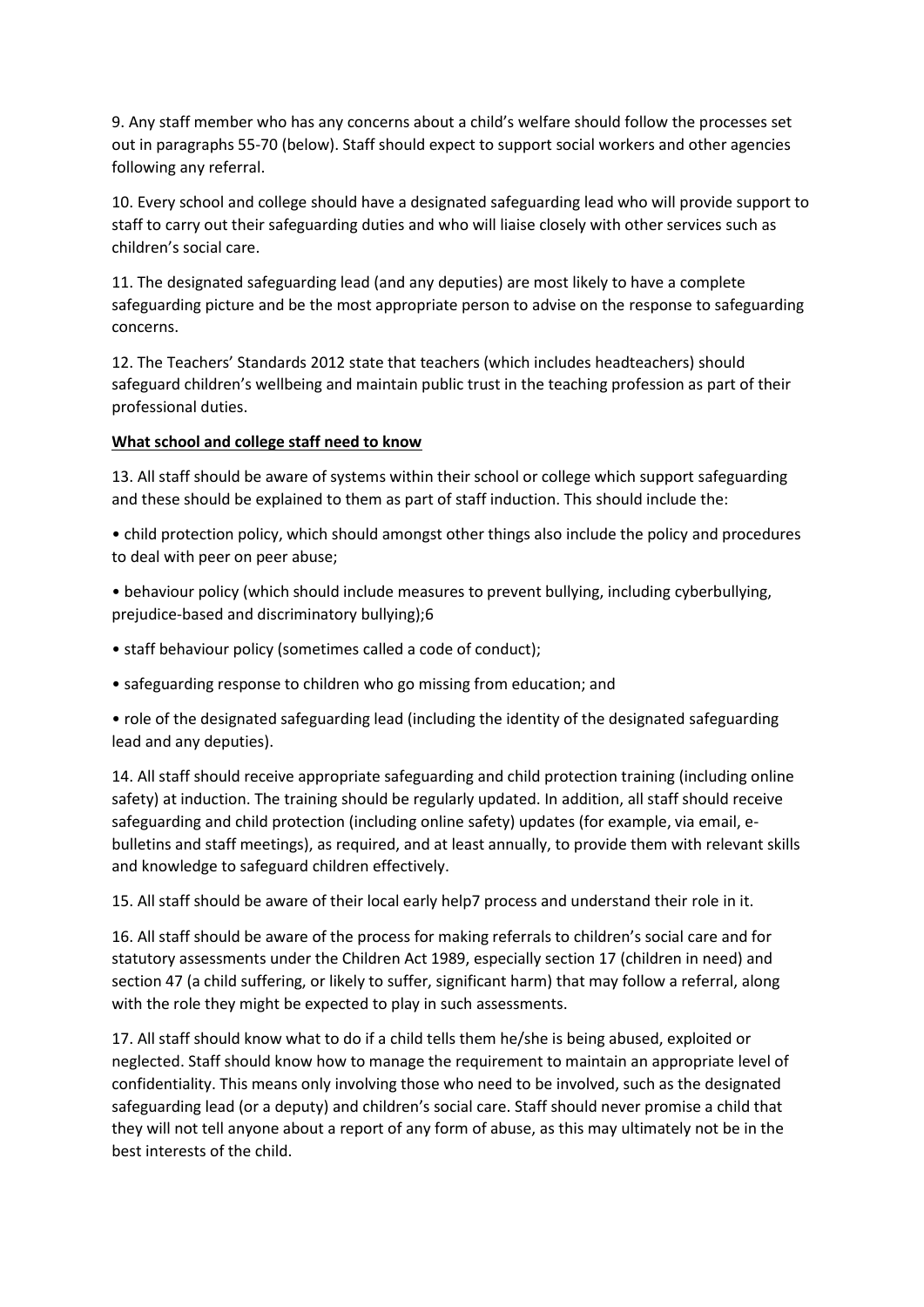18. All staff should be able to reassure victims that they are being taken seriously and that they will be supported and kept safe. A victim should never be given the impression that they are creating a problem by reporting abuse, sexual violence or sexual harassment. Nor should a victim ever be made to feel ashamed for making a report.

## **What school and college staff should look out for**

### Early help

19. Any child may benefit from early help, but all school and college staff should be particularly alert to the potential need for early help for a child who:

• is disabled or has certain health conditions and has specific additional needs;

• has special educational needs (whether or not they have a statutory Education, Health and Care Plan);

- has a mental health need;
- is a young carer;

• is showing signs of being drawn in to anti-social or criminal behaviour, including gang involvement and association with organised crime groups or county lines;

- is frequently missing/goes missing from care or from home;
- is at risk of modern slavery, trafficking, sexual or criminal exploitation;
- is at risk of being radicalised or exploited;
- has a family member in prison, or is affected by parental offending;

• is in a family circumstance presenting challenges for the child, such as drug and alcohol misuse, adult mental health issues and domestic abuse;

- is misusing drugs or alcohol themselves;
- has returned home to their family from care;
- is at risk of 'honour'-based abuse such as Female Genital Mutilation or Forced Marriage;
- is a privately fostered child; and
- is persistently absent from education, including persistent absences for part of the school day.

#### **Abuse and neglect**

20. All staff should be aware of indicators of abuse and neglect. Knowing what to look for is vital for the early identification of abuse and neglect (see paragraphs 26-30 below), and specific safeguarding issues such as child criminal exploitation and child sexual exploitation (see paragraphs 32-39 below) so that staff are able to identify cases of children who may be in need of help or protection.

21. If staff are unsure, they should always speak to the designated safeguarding lead, or deputy.

22. All school and college staff should be aware that abuse, neglect and safeguarding issues are rarely standalone events and cannot be covered by one definition or one label alone. In most cases, multiple issues will overlap with one another, therefore staff should always be vigilant and always raise any concerns with their designated safeguarding lead (or deputy).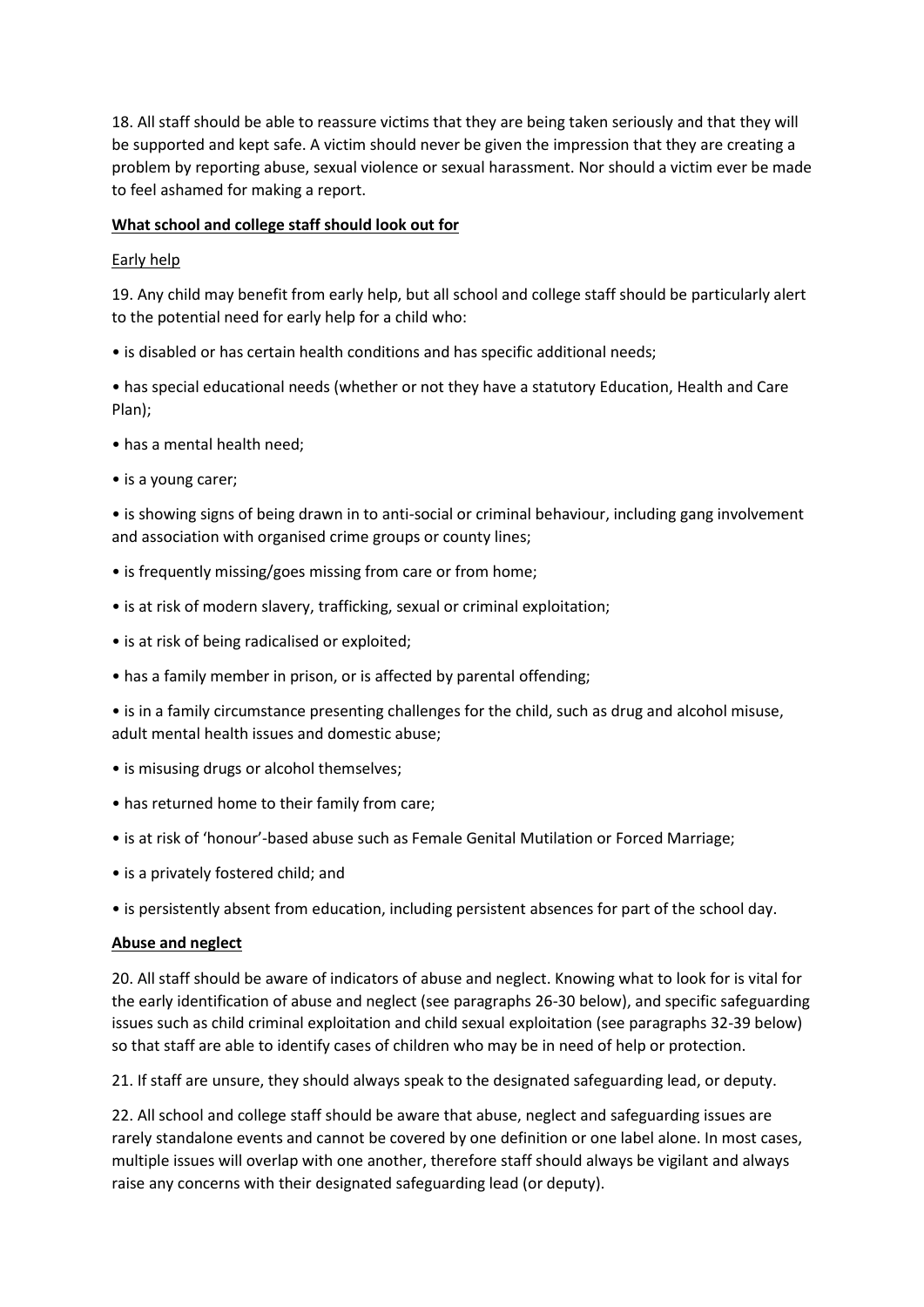23. All staff should be aware that safeguarding incidents and/or behaviours can be associated with factors outside the school or college and/or can occur between children outside of these environments. All staff, but especially the designated safeguarding lead (and deputies) should consider whether children are at risk of abuse or exploitation in situations outside their families. Extra-familial harms take a variety of different forms and children can be vulnerable to multiple harms including (but not limited to) sexual exploitation, criminal exploitation, sexual abuse, serious youth violence and county lines.

24. All staff should be aware that technology is a significant component in many safeguarding and wellbeing issues. Children are at risk of abuse online as well as face to face. In many cases abuse will take place concurrently via online channels and in daily life. Children can also abuse their peers online, this can take the form of abusive, harassing, and misogynistic messages, the non-consensual sharing of indecent images, especially around chat groups, and the sharing of abusive images and pornography, to those who do not want to receive such content.

25. In all cases, if staff are unsure, they should always speak to the designated safeguarding lead (or deputy).

#### **Indicators of abuse and neglect**

26. Abuse: a form of maltreatment of a child. Somebody may abuse or neglect a child by inflicting harm or by failing to act to prevent harm. Children may be abused in a family or in an institutional or community setting by those known to them or, more rarely, by others. Abuse can take place wholly online, or technology may be used to facilitate offline abuse. Children may be abused by an adult or adults or by another child or children.

27. Physical abuse: a form of abuse which may involve hitting, shaking, throwing, poisoning, burning or scalding, drowning, suffocating or otherwise causing physical harm to a child. Physical harm may also be caused when a parent or carer fabricates the symptoms of, or deliberately induces, illness in a child.

28. Emotional abuse: the persistent emotional maltreatment of a child such as to cause severe and adverse effects on the child's emotional development. It may involve conveying to a child that they are worthless or unloved, inadequate, or valued only insofar as they meet the needs of another person. It may include not giving the child opportunities to express their views, deliberately silencing them or 'making fun' of what they say or how they communicate. It may feature age or developmentally inappropriate expectations being imposed on children. These may include interactions that are beyond a child's developmental capability as well as overprotection and limitation of exploration and learning or preventing the child from participating in normal social interaction. It may involve seeing or hearing the ill-treatment of another. It may involve serious bullying (including cyberbullying), causing children frequently to feel frightened or in danger, or the exploitation or corruption of children. Some level of emotional abuse is involved in all types of maltreatment of a child, although it may occur alone.

29. Sexual abuse: involves forcing or enticing a child or young person to take part in sexual activities, not necessarily involving violence, whether or not the child is aware of what is happening. The activities may involve physical contact, including assault by penetration (for example rape or oral sex) or non-penetrative acts such as masturbation, kissing, rubbing, and touching outside of clothing. They may also include non-contact activities, such as involving children in looking at, or in the production of, sexual images, watching sexual activities, encouraging children to behave in sexually inappropriate ways, or grooming a child in preparation for abuse. Sexual abuse can take place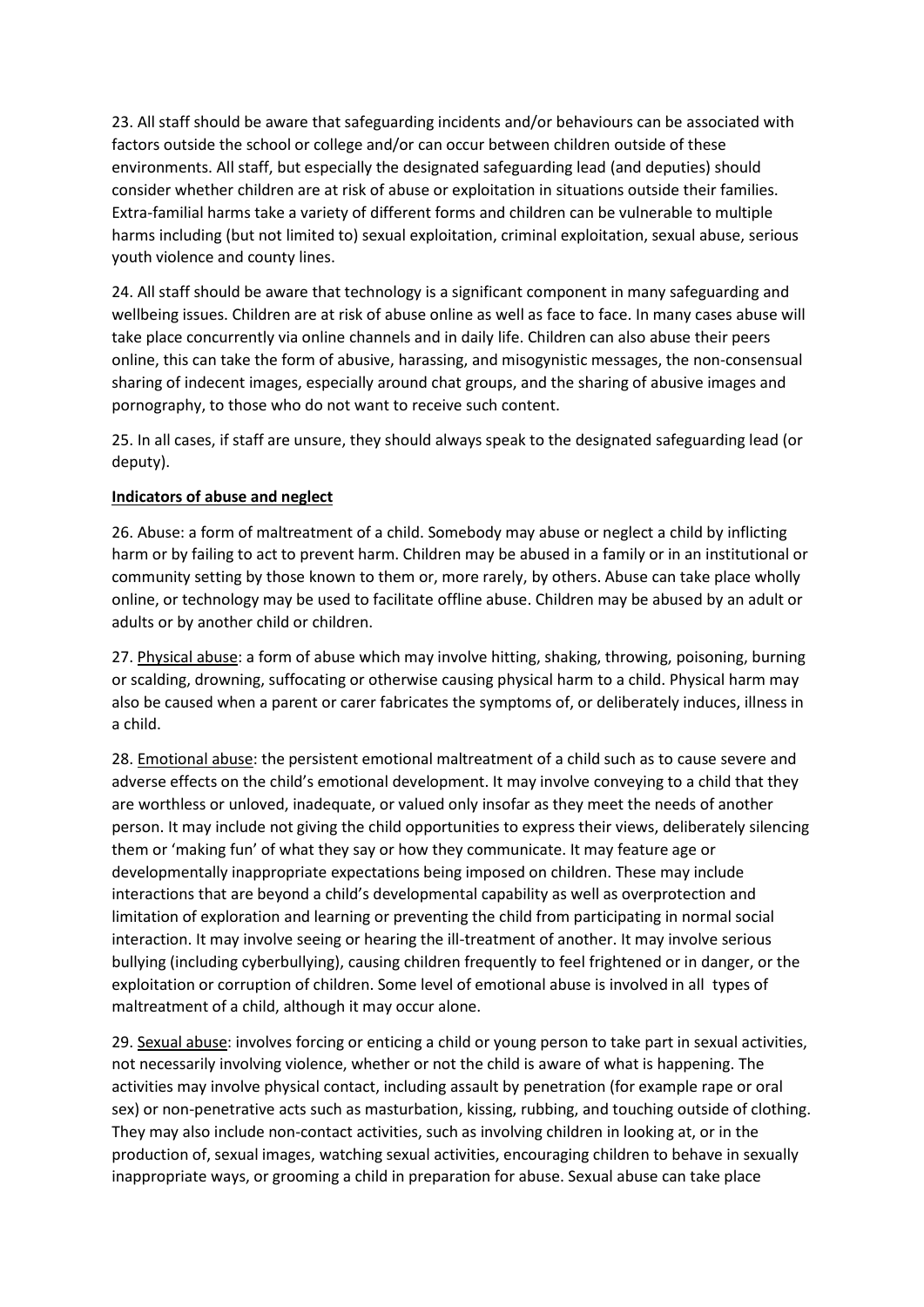online, and technology can be used to facilitate offline abuse. Sexual abuse is not solely perpetrated by adult males. Women can also commit acts of sexual abuse, as can other children. The sexual abuse of children by other children is a specific safeguarding issue (also known as peer on peer abuse) in education and all staff should be aware of it and of their school or colleges policy and procedures for dealing with it, (see paragraph 49 below).

30. Neglect: the persistent failure to meet a child's basic physical and/or psychological needs, likely to result in the serious impairment of the child's health or development. Neglect may occur during pregnancy, for example, as a result of maternal substance abuse. Once a child is born, neglect may involve a parent or carer failing to: provide adequate food, clothing and shelter (including exclusion from home or abandonment); protect a child from physical and emotional harm or danger; ensure adequate supervision (including the use of inadequate care-givers); or ensure access to appropriate medical care or treatment. It may also include neglect of, or unresponsiveness to, a child's basic emotional needs.

## **Safeguarding issues**

31. All staff should have an awareness of safeguarding issues that can put children at risk of harm. Behaviours linked to issues such as drug taking and or alcohol misuse, deliberately missing education and consensual and non-consensual sharing of nudes and semi-nudes images and/or videos can be signs that children are at risk.

Other safeguarding issues all staff should be aware of include:

Consensual image sharing, especially between older children of the same age, may require a different response. It might not be abusive – but children still need to know it is illegal- whilst nonconsensual is illegal and abusive. UKCIS provides detailed advice about sharing of nudes and seminude images and videos.

## Child Sexual Exploitation (CSE) and Child Criminal Exploitation (CCE)

32. Both CSE and CCE are forms of abuse that occur where an individual or group takes advantage of an imbalance in power to coerce, manipulate or deceive a child into taking part in sexual or criminal activity, in exchange for something the victim needs or wants, and/or for the financial advantage or increased status of the perpetrator or facilitator and/or through violence or the threat of violence. CSE and CCE can affect children, both male and female and can include children who have been moved (commonly referred to as trafficking) for the purpose of exploitation.

## Child Criminal Exploitation (CCE)

33. Some specific forms of CCE can include children being forced or manipulated into transporting drugs or money through county lines, working in cannabis factories, shoplifting or pickpocketing. They can also be forced or manipulated into committing vehicle crime or threatening/committing serious violence to others.

34. Children can become trapped by this type of exploitation as perpetrators can threaten victims (and their families) with violence, or entrap and coerce them into debt. They may be coerced into carrying weapons such as knives or begin to carry a knife for a sense of protection from harm from others. As children involved in criminal exploitation often commit crimes themselves, their vulnerability as victims is not always recognised by adults and professionals, (particularly older children), and they are not treated as victims despite the harm they have experienced. They may still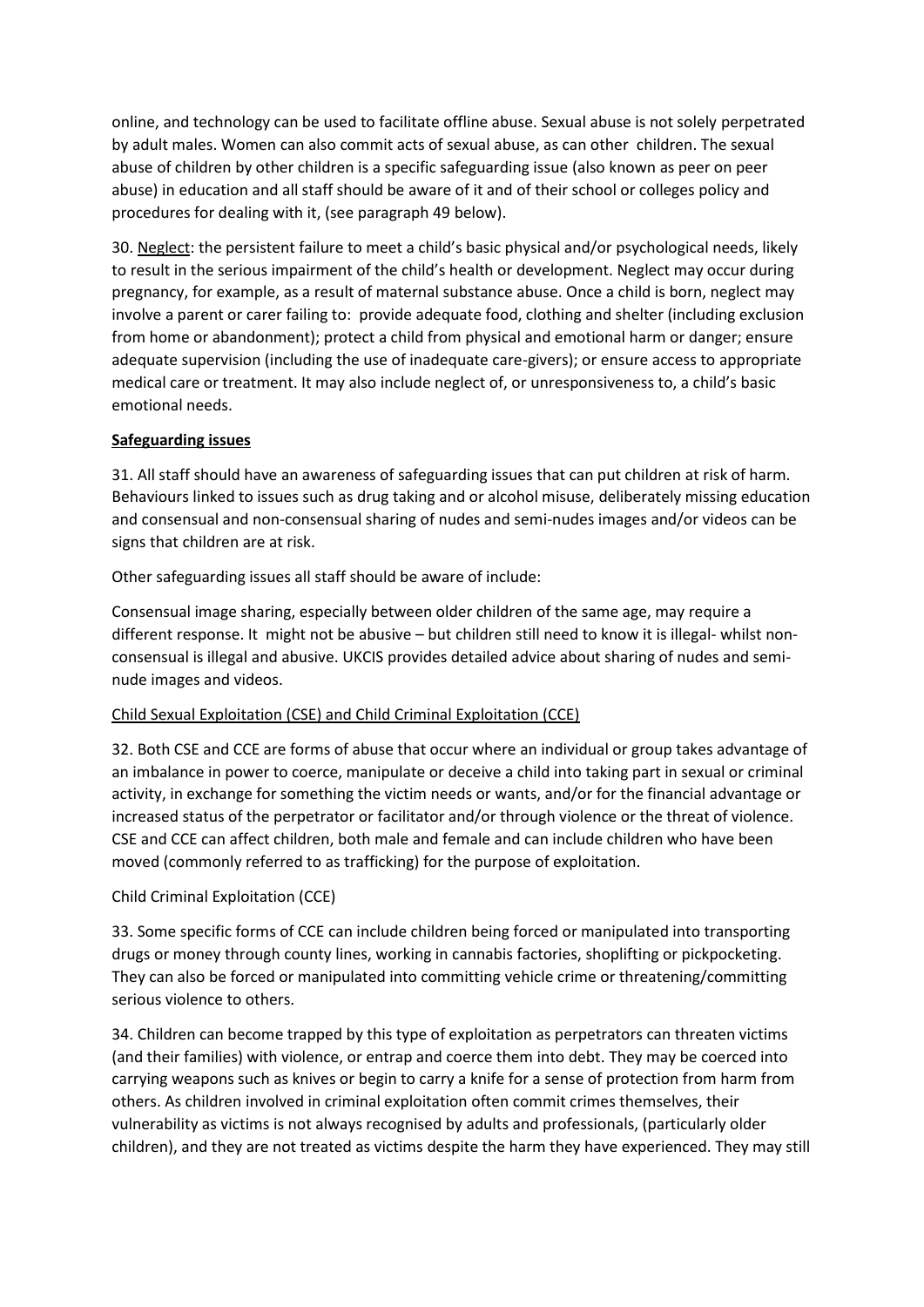have been criminally exploited even if the activity appears to be something they have agreed or consented to.

35. It is important to note that the experience of girls who are criminally exploited can be very different to that of boys. The indicators may not be the same, however professionals should be aware that girls are at risk of criminal exploitation too. It is also important to note that both boys and girls being criminally exploited may be at higher risk of sexual exploitation.

## Child Sexual Exploitation (CSE)

36. CSE is a form of child sexual abuse. Sexual abuse may involve physical contact, including assault by penetration (for example, rape or oral sex) or nonpenetrative acts such as masturbation, kissing, rubbing, and touching outside clothing. It may include noncontact activities, such as involving children in the production of sexual images, forcing children to look at sexual images or watch sexual activities, encouraging children to behave in sexually inappropriate ways or grooming a child in preparation for abuse including via the internet.

37. CSE can occur over time or be a one-off occurrence, and may happen without the child's immediate knowledge e.g. through others sharing videos or images of them on social media.

38. CSE can affect any child, who has been coerced into engaging in sexual activities. This includes 16 and 17 year olds who can legally consent to have sex. Some children may not realise they are being exploited e.g. they believe they are in a genuine romantic relationship.

39. Further information about CSE including definitions and indicators is included in Annex B of Keeping Children Safe in Education 2021.

### Female Genital Mutilation (FGM)

40. Whilst all staff should speak to the designated safeguarding lead (or deputy) with regard to any concerns about female genital mutilation (FGM), there is a specific legal duty on teachers.

10 If a teacher, in the course of their work in the profession, discovers that an act of FGM appears to have been carried out on a girl under the age of 18, the teacher must report this to the police.

#### Mental Health

41. All staff should be aware that mental health problems can, in some cases, be an indicator that a child has suffered or is at risk of suffering abuse, neglect or exploitation.

42. Only appropriately trained professionals should attempt to make a diagnosis of a mental health problem. Education staff, however, are well placed to observe children day-to-day and identify those whose behaviour suggests that they may be experiencing a mental health problem or be at risk of developing one.

43. Where children have suffered abuse and neglect, or other potentially traumatic adverse childhood experiences, this can have a lasting impact throughout childhood, adolescence and into adulthood. It is key that staff are aware of how these children's experiences, can impact on their mental health, behaviour, and education.

44. Schools and colleges can access a range of advice to help them identify children in need of extra mental health support, this includes working with external agencies.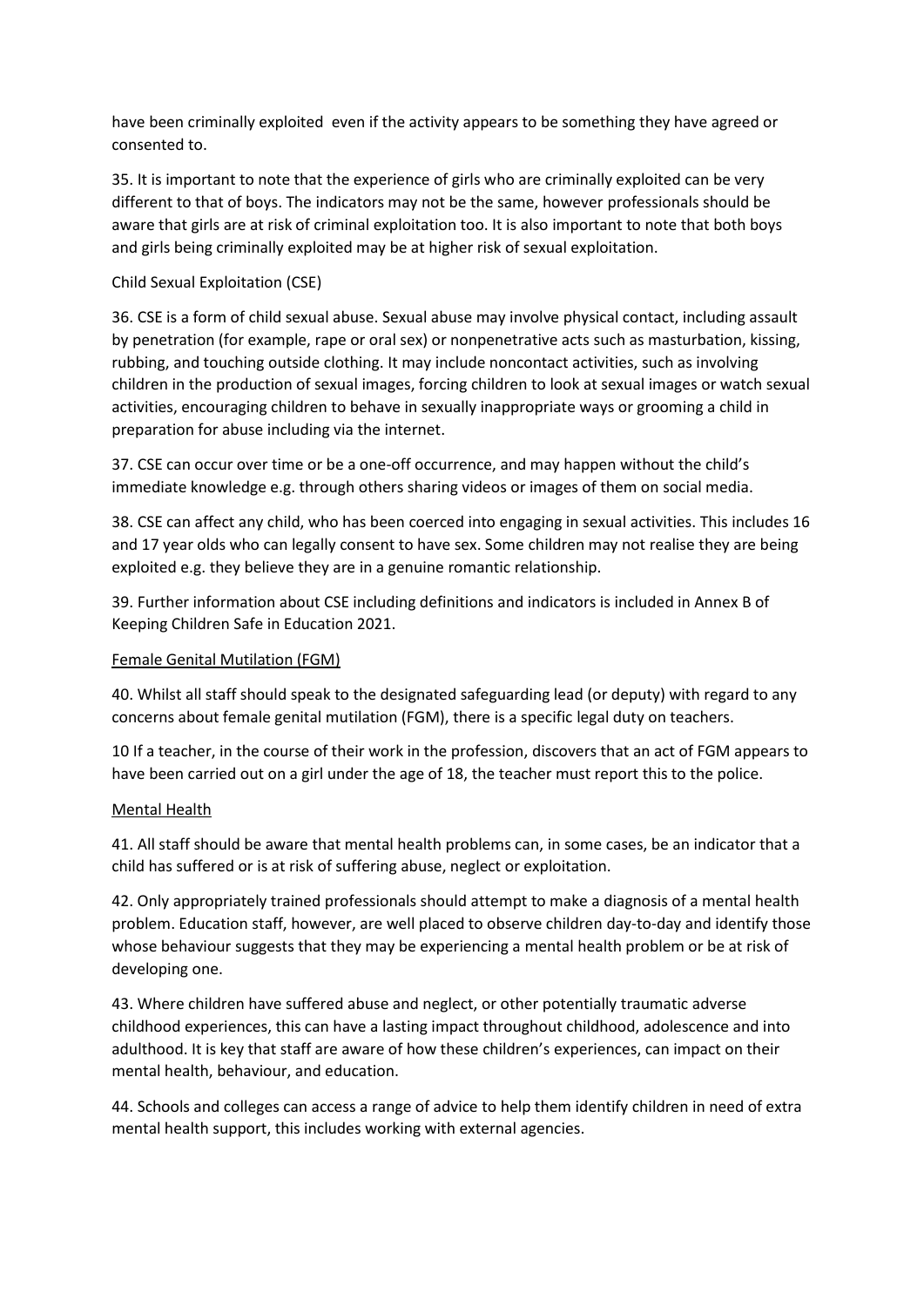45. If staff have a mental health concern about a child that is also a safeguarding concern, immediate action should be taken, following their child protection policy, and speaking to the designated safeguarding lead or a deputy.

## Peer on peer abuse (child on child)

46. All staff should be aware that children can abuse other children (often referred to as peer on peer abuse). And that it can happen both inside and outside of school or college and online. It is important that all staff recognise the indicators and signs of peer on peer abuse and know how to identify it and respond to reports.

47. All staff should understand, that even if there are no reports in their schools or colleges it does not mean it is not happening, it may be the case that it is just not being reported. As such it is important if staff have any concerns regarding peer on peer abuse they should speak to their designated safeguarding lead (or deputy).

48. It is essential that all staff understand the importance of challenging inappropriate behaviours between peers, many of which are listed below, that are actually abusive in nature. Downplaying certain behaviours, for example dismissing sexual harassment as "just banter", "just having a laugh", "part of growing up" or "boys being boys" can lead to a culture of unacceptable behaviours, an unsafe environment for children and in worst case scenarios a culture that normalises abuse leading to children accepting it as normal and not coming forward to report it.

49. Peer on peer abuse is most likely to include, but may not be limited to:

- bullying (including cyberbullying, prejudice-based and discriminatory bullying);
- abuse in intimate personal relationships between peers;

• physical abuse such as hitting, kicking, shaking, biting, hair pulling, or otherwise causing physical harm (this may include an online element which facilitates, threatens and/or encourages physical abuse);

• sexual violence, such as rape, assault by penetration and sexual assault; (this may include an online element which facilitates, threatens and/or encourages sexual violence);

• sexual harassment, such as sexual comments, remarks, jokes and online sexual harassment, which may be standalone or part of a broader pattern of abuse;

• causing someone to engage in sexual activity without consent, such as forcing someone to strip, touch themselves sexually, or to engage in sexual activity with a third party;

• consensual and non-consensual sharing of nudes and semi nudes images and or videos (also known as sexting or youth produced sexual imagery);

• upskirting, which typically involves taking a picture under a person's clothing without their permission, with the intention of viewing their genitals or buttocks to obtain sexual gratification, or cause the victim humiliation, distress or alarm; and

• initiation/hazing type violence and rituals (this could include activities involving harassment, abuse or humiliation used as a way of initiating a person into a group and may also include an online element).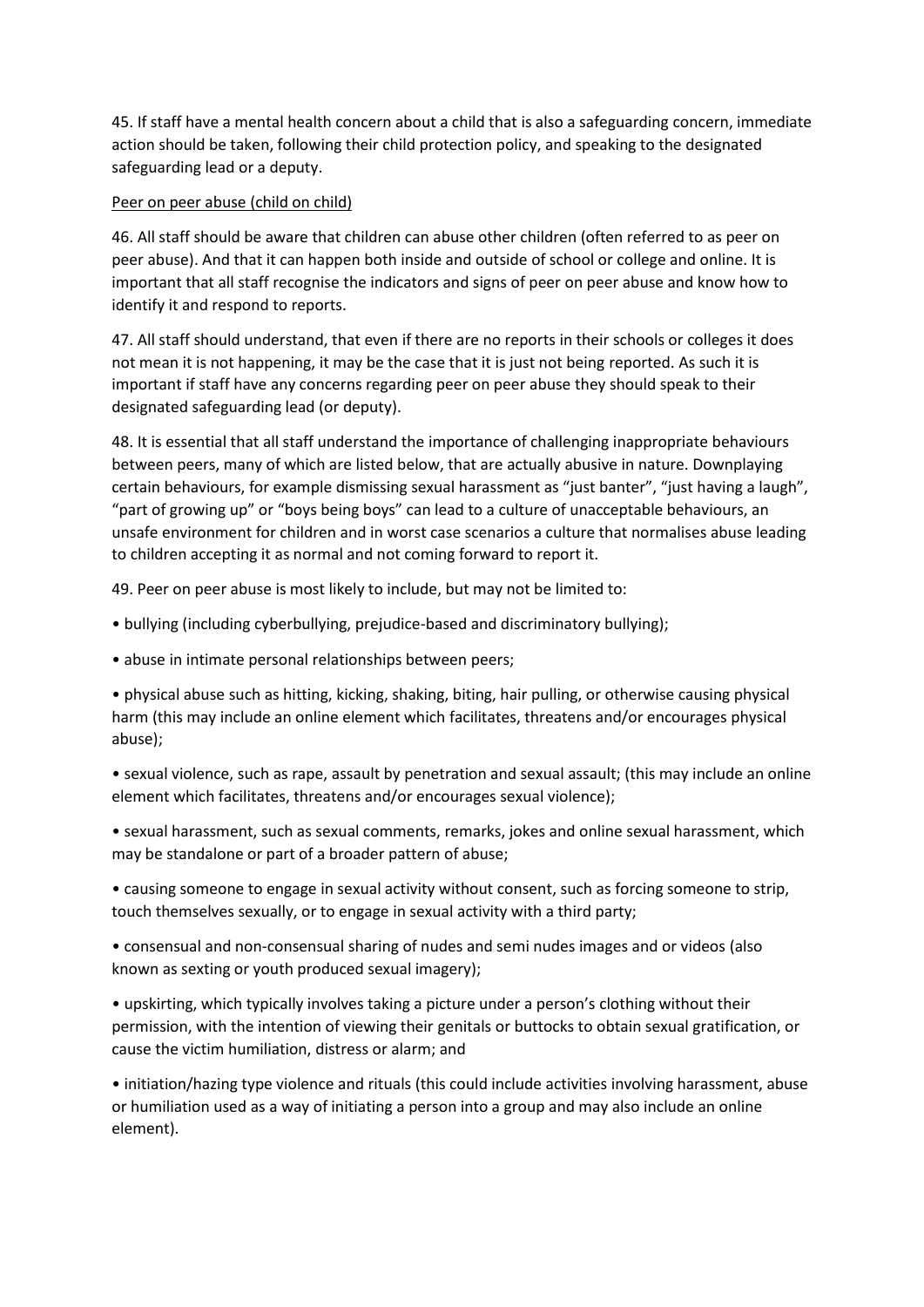50. All staff should be clear as to the school's or college's policy and procedures with regards to peer on peer abuse and the important role they have to play in preventing it and responding where they believe a child may be at risk from it.

### Serious violence

51. All staff should be aware of the indicators, which may signal children are at risk from, or are involved with serious violent crime. These may include increased absence from school, a change in friendships or relationships with older individuals or groups, a significant decline in performance, signs of self-harm or a significant change in wellbeing, or signs of assault or unexplained injuries. Unexplained gifts or new possessions could also indicate that children have been approached by, or are involved with, individuals associated with criminal networks or gangs and may be at risk of criminal exploitation (see paragraphs 33-35 below).

52. All staff should be aware of the range of risk factors which increase the likelihood of involvement in serious violence, such as being male, having been frequently absent or permanently excluded from school, having experienced child maltreatment and having been involved in offending, such as theft or robbery.

## 53. Departmental advice

What to Do if You Are Worried a Child is Being Abused - Advice for Practitioners provides more information on understanding and identifying abuse and neglect. Examples of potential indicators of abuse and neglect are highlighted throughout the advice and will be particularly helpful for school and college staff. The NSPCC website also provides useful additional information on abuse and neglect and what to look out for.

54. Annex B contains important additional information about specific forms of abuse and safeguarding issues. School and college leaders and those staff who work directly with children should read the annex. What school and college staff should do if they have concerns about a child

55. Staff working with children are advised to maintain an attitude of 'it could happen here' where safeguarding is concerned. When concerned about the welfare of a child, staff should always act in the best interests of the child.

56. If staff have any concerns about a child's welfare, they should act on them immediately. See flow chart setting out the process for staff when they have concerns about a child.

57. If staff have a concern, they should follow their own organisation's child protection policy and speak to the designated safeguarding lead (or deputy).

58. Options will then include:

• managing any support for the child internally via the school's or college's own pastoral support processes;

• undertaking an early help assessment;16 or making a referral to statutory services,17 for example as the child might be in need, is in need or suffering, or is likely to suffer harm.

59. The designated safeguarding lead or a deputy should always be available to discuss safeguarding concerns. If in exceptional circumstances, the designated safeguarding lead (or deputy) is not available, this should not delay appropriate action being taken. Staff should consider speaking to a member of the senior leadership team and/or take advice from local children's social care. In these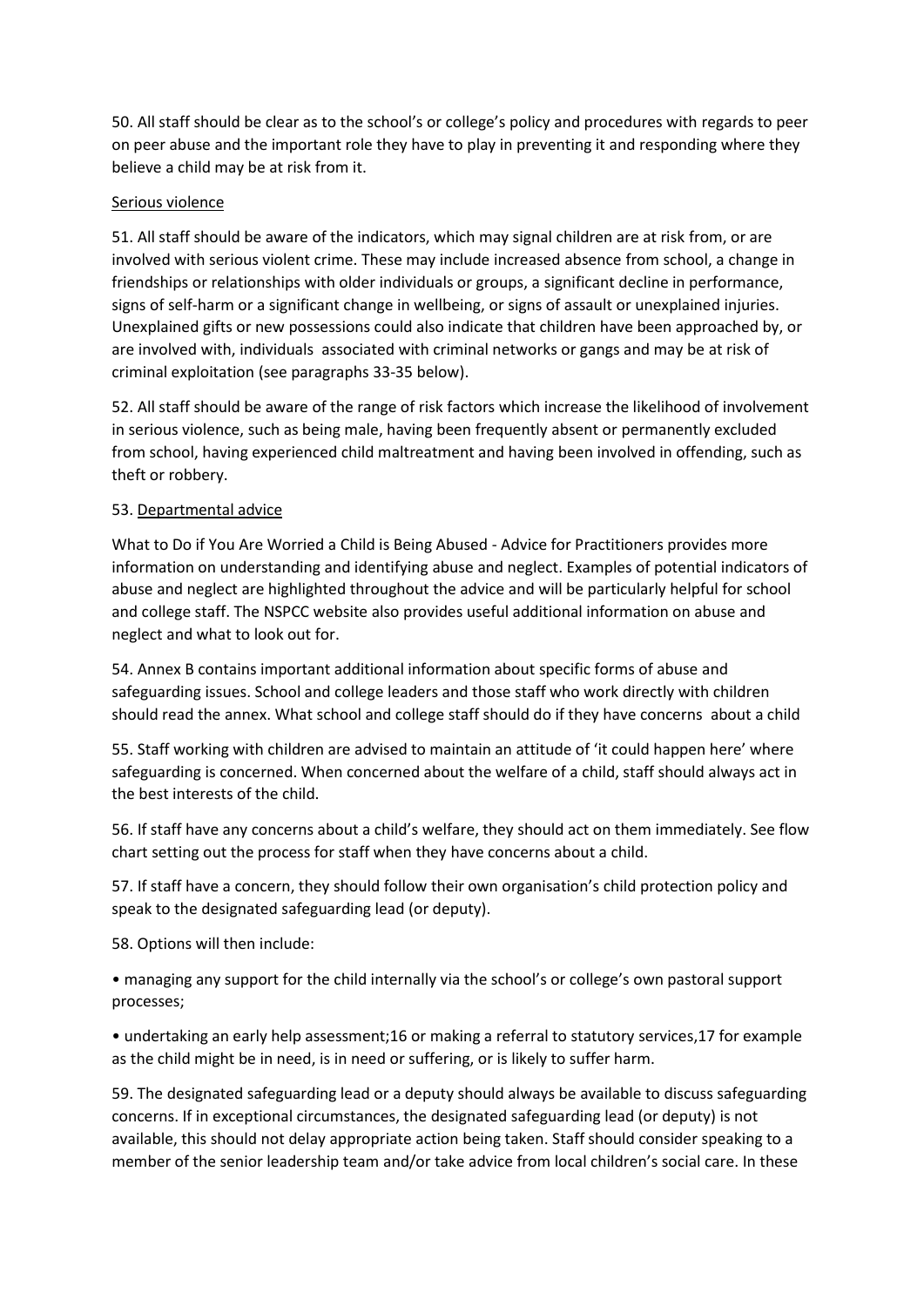circumstances, any action taken should be shared with the designated safeguarding lead (or deputy) as soon as is practically possible.

60. Staff should not assume a colleague, or another professional will take action and share information that might be critical in keeping children safe. They should be mindful that early information sharing is vital for the effective identification, assessment, and allocation of appropriate service provision, whether this is when problems first emerge, or where a child is already known to local authority children's social care (such as a child in need or a child with a protection plan).

(Information Sharing: Advice for Practitioners -This advice includes the seven golden rules for sharing information and considerations with regard to the Data Protection Act 2018 (DPA) and UK General Data Protection Regulation (UK GDPR). DPA and UK GDPR do not prevent the sharing of information for the purposes of keeping children safe and promoting their welfare. If in any doubt about sharing information, staff should speak to the designated safeguarding lead or a deputy. Fears about sharing information must not be allowed to stand in the way of the need to safeguard and promote the welfare of children).

## Early help

61. If early help is appropriate, the designated safeguarding lead (or deputy) will generally lead on liaising with other agencies and setting up an inter-agency assessment as appropriate. Staff may be required to support other agencies and professionals in an early help assessment, in some cases acting as the lead practitioner. Any such cases should be kept under constant review and consideration given to a referral to children's social care for assessment for statutory services if the child's situation does not appear to be improving or is getting worse.

#### Statutory children's social care assessments and services

62. Concerns about a child's welfare should be referred to local authority children's social care. Where a child is suffering, or is likely to suffer from harm, it is important that a referral to children's social care (and if appropriate the police) is made immediately. Referrals should follow the local referral process.

63. Children's social care assessments should consider where children are being harmed in contexts outside the home, so it is important that schools and colleges provide as much information as possible as part of the referral process. This will allow any assessment to consider all the available evidence and enable a contextual approach to address such harm.

64. The online tool Report Child Abuse to Your Local Council directs to the relevant local children's social care contact number.

#### Children in need

65. A child in need is defined under the Children Act 1989 as a child who is unlikely to achieve or maintain a reasonable level of health or development, or whose health and development is likely to be significantly or further impaired, without the provision of services; or a child who is disabled. Local authorities are required to provide services for children in need for the purposes of safeguarding and promoting their welfare. Children in need may be assessed under section 17 of the Children Act 1989.

#### Children suffering or likely to suffer significant harm: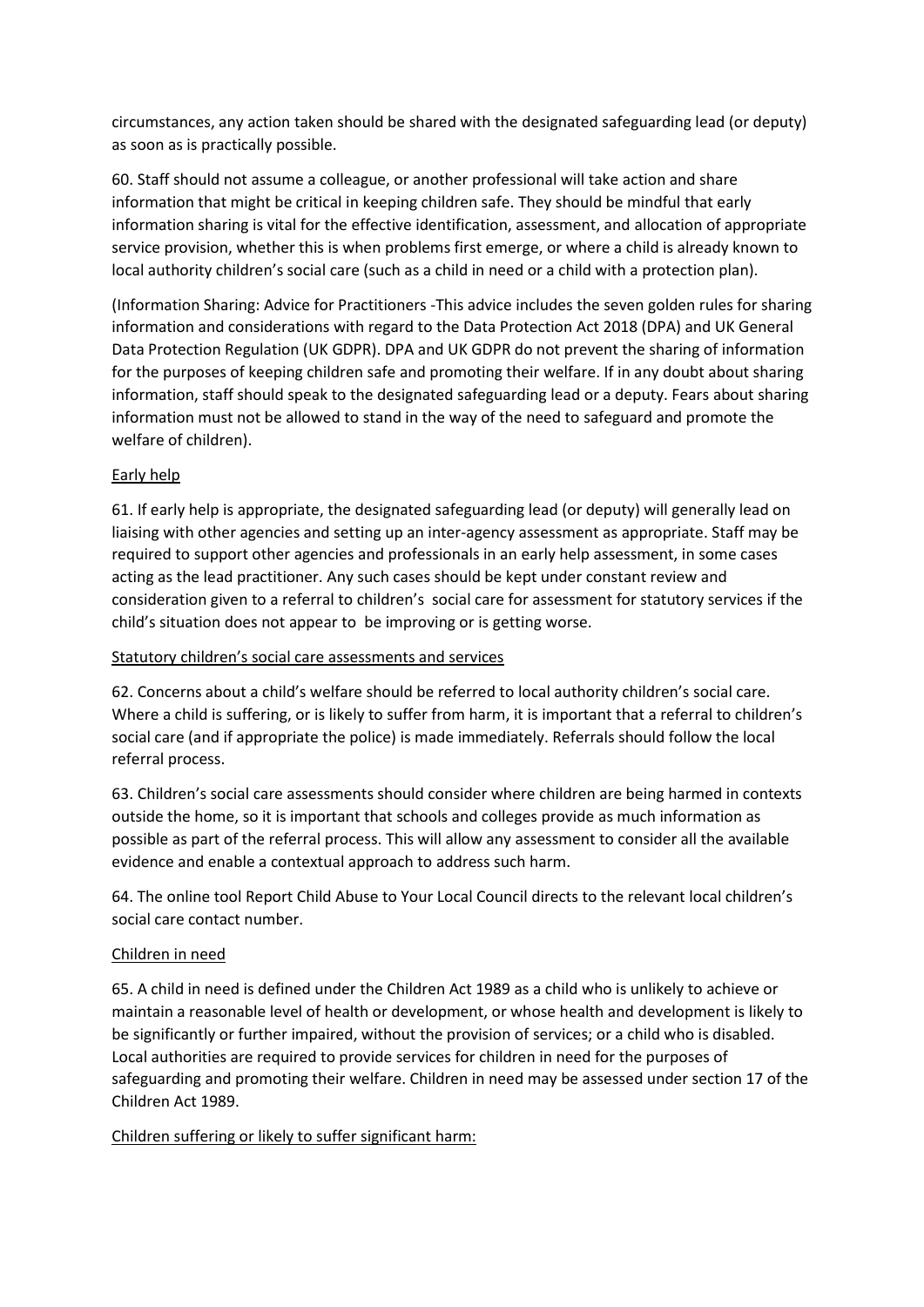66. Local authorities, with the help of other organisations as appropriate, have a duty to make enquiries under section 47 of the Children Act 1989 if they have reasonable cause to suspect that a child is suffering, or is likely to suffer, significant harm. Such enquiries enable them to decide whether they should take any action to safeguard and promote the child's welfare and must be initiated where there are concerns about maltreatment. This includes all forms of abuse and neglect, female genital mutilation, or other so-called 'honour'-based abuse, forced marriage and extrafamilial harms like radicalisation and sexual exploitation.

## What will the local authority do?

67. Within one working day of a referral being made, a local authority social worker should acknowledge its receipt to the referrer and make a decision about the next steps and the type of response that is required. This will include determining whether:

• the child requires immediate protection and urgent action is required;

• any services are required by the child and family and what type of services;

• the child is in need and should be assessed under section 17 of the Children Act 1989. Chapter one of Working Together to Safeguard Children provides details of the assessment process;

• there is reasonable cause to suspect the child is suffering or likely to suffer significant harm, and whether enquiries must be made, and the child assessed under section 47 of the Children Act 1989. Chapter one of Working Together to Safeguard Children provides details of the assessment process; and

• further specialist assessments are required to help the local authority to decide what further action to take.

68. The referrer should follow up if this information is not forthcoming.

69. If social workers decide to carry out a statutory assessment, staff should do everything they can to support that assessment (supported by the designated safeguarding lead (or deputy) as required).

70. If, after a referral, the child's situation does not appear to be improving, the referrer should consider following local escalation procedures to ensure their concerns have been addressed and, most importantly, that the child's situation improves.

#### Record keeping

71. All concerns, discussions and decisions made, and the reasons for those decisions, should be recorded in writing. Information should be kept confidential and stored securely. It is good practice to keep concerns and referrals in a separate child protection file for each child.

#### Records should include:

- a clear and comprehensive summary of the concern;
- details of how the concern was followed up and resolved;
- a note of any action taken, decisions reached and the outcome.
- 72. If in doubt about recording requirements, staff should discuss with the designated

safeguarding lead (or deputy).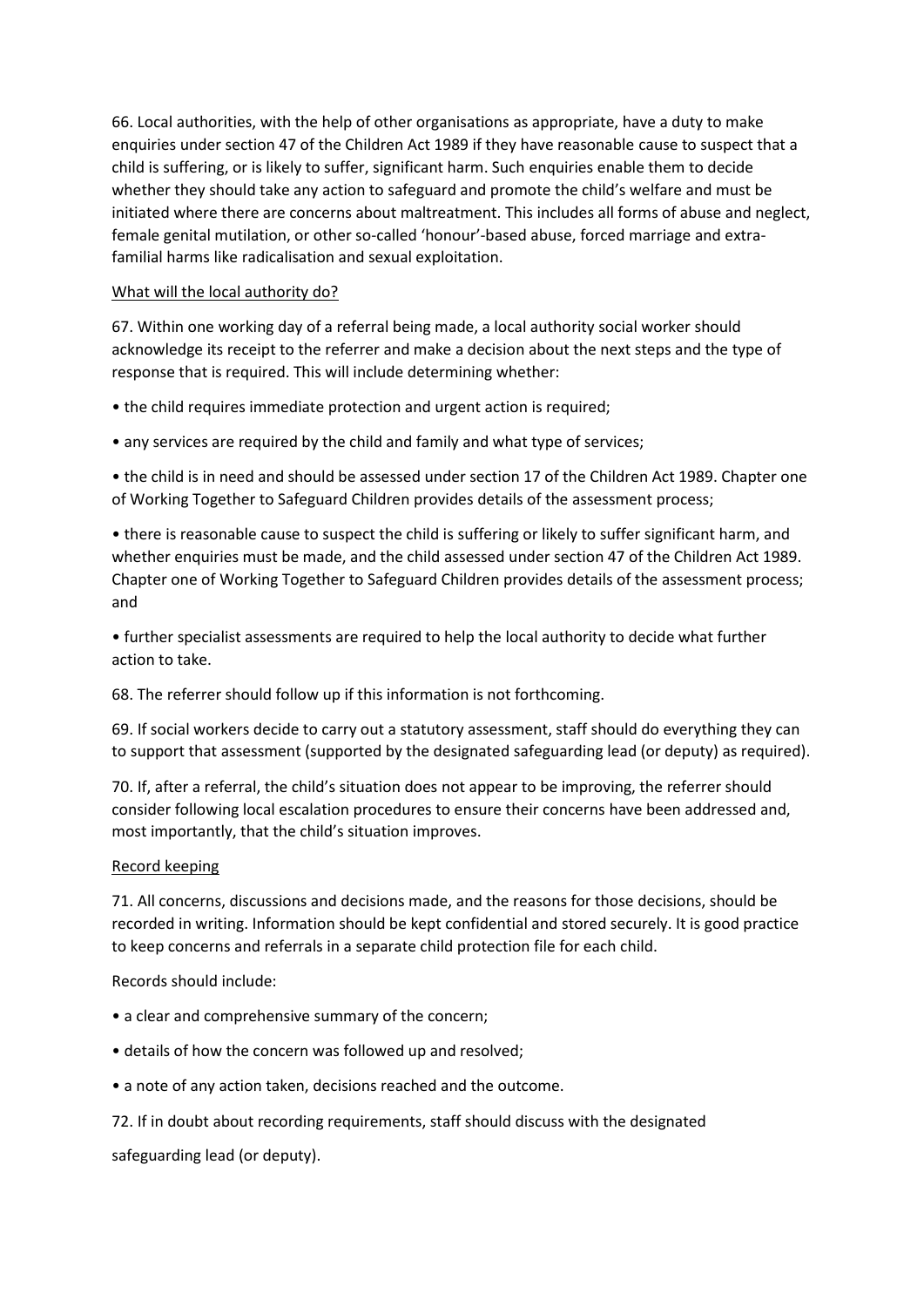## Why is all of this important?

73. It is important for children to receive the right help at the right time to address safeguarding risks, prevent issues escalating and to promote children's welfare. Research and serious case reviews have repeatedly shown the dangers of failing to take effective action.

(Further information about serious case reviews can be found in Chapter four of Working Together to Safeguard Children. Examples of poor practice include:

- failing to act on and refer the early signs of abuse and neglect;
- poor record keeping;
- failing to listen to the views of the child;
- failing to re-assess concerns when situations do not improve;
- not sharing information with the right people within and between agencies;
- sharing information too slowly; and
- a lack of challenge to those who appear not to be taking action.

# What school and college staff should do if they have safeguarding concerns about another staff member

74. Schools and colleges should have processes and procedures in place to manage any safeguarding concerns about staff members (including supply staff, volunteers, and contractors). If staff have safeguarding concerns or an allegation is made about another member of staff (including supply staff, volunteers, and contractors) posing a risk of harm to children, then:

• this should be referred to the headteacher or principal;

• where there are concerns/allegations about the headteacher or principal, this should be referred to the chair of governors, chair of the management committee or proprietor of an independent school; and

• in the event of concerns/allegations about the headteacher, where the headteacher is also the sole proprietor of an independent school, or a situation where there is a conflict of interest in reporting the matter to the headteacher, this should be reported directly to the local authority designated officer(s) (LADOs). Details of your local LADO should be easily accessible on your local authority's website.

## What school or college staff should do if they have concerns about safeguarding practices within the school or college

75. All staff and volunteers should feel able to raise concerns about poor or unsafe practice and potential failures in the school's or college's safeguarding regime and know that such concerns will be taken seriously by the senior leadership team.

76. Appropriate whistleblowing procedures should be put in place for such concerns to be raised with the school's or college's senior leadership team.

77. Where a staff member feels unable to raise an issue with their employer, or feels that their genuine concerns are not being addressed, other whistleblowing channels are open to them: